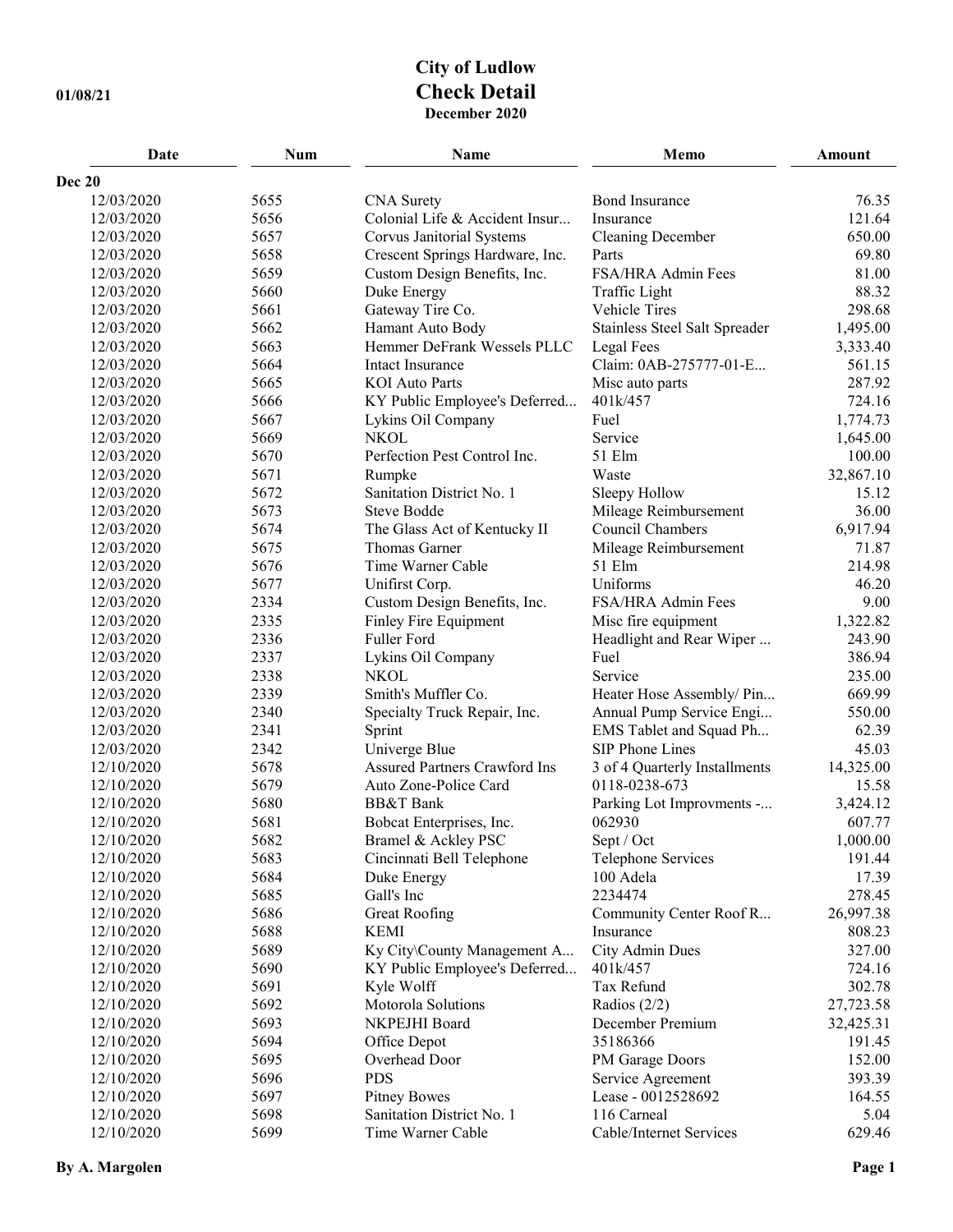## **City of Ludlow 01/08/21 Check Detail December 2020**

| Date       | <b>Num</b> | Name                              | Memo                       | Amount    |
|------------|------------|-----------------------------------|----------------------------|-----------|
| 12/10/2020 | 5700       | Timothy & Robin Donovan           | Tax Refund                 | 481.31    |
| 12/10/2020 | 5701       | Unifirst Corp.                    | Uniforms                   | 23.10     |
| 12/10/2020 | 5702       | Vital Records Control             | Storage                    | 68.15     |
| 12/10/2020 | 2343       | Albert's Men's Shop               | Misc                       | 2,357.00  |
| 12/10/2020 | 2344       | Chris Bailey                      | 7060150                    | 600.00    |
| 12/10/2020 | 2345       | Citizens Bank of Kansas           | Truck Loan                 | 22,028.65 |
| 12/10/2020 | 2346       | <b>Emergency Medical Products</b> | <b>EMS</b> Supplies        | 181.47    |
| 12/10/2020 | 2347       | Eric France                       | Volunteer Stipend          | 600.00    |
| 12/10/2020 | 2348       | Eric Young                        | Volunteer Stipend          | 600.00    |
| 12/10/2020 | 2349       | Finley Fire Equipment             | P100 Cartridge             | 100.00    |
| 12/10/2020 | 2350       | Frank Hicks                       | Volunteer Stipend          | 600.00    |
| 12/10/2020 | 2351       | Ideal Supplies, Inc.              | Misc                       | 125.24    |
| 12/10/2020 | 2352       | Josh Campbell                     | Volunteer Stipend          | 600.00    |
| 12/10/2020 | 2353       | <b>KEMI</b>                       | Insurance                  | 592.27    |
| 12/10/2020 | 2354       | Luke Watkins                      | Volunteer Stipend          | 600.00    |
| 12/10/2020 | 2355       | Mark Rodgers                      | Volunteer Stipend          | 600.00    |
| 12/10/2020 | 2356       | Mobilcomm                         | 1229                       | 248.00    |
| 12/10/2020 | 2357       | NKPEJHI Board                     | December Premium           | 5,128.92  |
| 12/10/2020 | 2358       | Perfection Pest Control Inc.      | 234 Oak                    | 105.00    |
| 12/10/2020 | 2359       | Time Warner Cable                 | 234 Oak                    | 319.95    |
| 12/10/2020 | 2360       | Van Collins                       | Volunteer Stipend          | 600.00    |
| 12/10/2020 | 2361       | William Noble                     | Volunteer Stipend          | 600.00    |
| 12/17/2020 | 5703       | <b>AFLAC</b>                      | 65543                      | 103.92    |
| 12/17/2020 | 5704       | Duke Energy                       | Gas/Electric               | 2,093.53  |
| 12/17/2020 | 5705       | <b>Enquirer Media</b>             | Legal Ad                   | 57.20     |
| 12/17/2020 | 5706       | Fifth Third Bank                  | Credit card                | 1,087.85  |
| 12/17/2020 | 5707       | First NAtional Bank of Odon       | <b>Final Payment</b>       | 17,517.03 |
| 12/17/2020 | 5708       | Ideal Supplies, Inc.              | Paint Strainer             | 3.79      |
| 12/17/2020 | 5709       | Johnny's Car Wash                 | November Wash              | 35.00     |
| 12/17/2020 | 5710       | <b>KOI</b> Auto Parts             | Misc                       | 52.11     |
| 12/17/2020 | 5711       | Lykins Oil Company                | Fuel                       | 890.07    |
| 12/17/2020 | 5712       | Mary K. Knueven                   | Refund                     | 183.92    |
| 12/17/2020 | 5713       | Microsoft Corporation             | Services                   | 556.80    |
| 12/17/2020 | 5714       | NKPEJHI Board                     | November Premium           | 24,731.93 |
| 12/17/2020 | 5715       | St. Elizabeth Business Health C   | Monthly                    | 175.00    |
| 12/17/2020 | 5716       | <b>Staples</b>                    | 6011-1000-7116-940         | 439.12    |
| 12/17/2020 | 5717       | Systems Insight, Inc.             | Monthly Web Hosting        | 75.00     |
| 12/17/2020 | 5718       | <b>Target Marketing</b>           | Advertisement              | 399.00    |
| 12/17/2020 | 5719       | Unifirst Corp.                    | Uniforms                   | 47.25     |
| 12/17/2020 | 2362       | Airgas Great Lakes                | Oxygen                     | 362.05    |
| 12/17/2020 | 2363       | Duke Energy                       | 234 Oak                    | 764.87    |
| 12/17/2020 | 2364       | Fifth Third Bank                  | Misc                       | 2,495.19  |
| 12/17/2020 | 2365       | Hebron Fire District              | <b>EMT Refresher Class</b> | 50.00     |
| 12/17/2020 | 2366       | Lykins Oil Company                | Fuel                       | 227.48    |
| 12/17/2020 | 2367       | NKPEJHI Board                     | November Premium           | 5,128.92  |
| 12/29/2020 | 2368       | <b>Boundtree Medical</b>          | Misc Medical Supplies      | 333.18    |
| 12/29/2020 | 2369       | Delta Dental of Kentucky          | Dental Ins                 | 136.96    |
| 12/29/2020 | 2370       | <b>Emergency Medical Products</b> | <b>Medical Supplies</b>    | 207.66    |
| 12/29/2020 | 2371       | Finley Fire Equipment             | Masks                      | 300.83    |
| 12/29/2020 | 2372       | Fuller Ford                       | Rear Wiper Arm             | 29.80     |
| 12/29/2020 | 2373       | Lykins Oil Company                | Fuel                       | 151.74    |
| 12/29/2020 | 2374       | Michael D Steward Jr              | Remotes for PW Gate        | 132.18    |
| 12/29/2020 | 2375       | Mobilcomm                         | 1229                       | 735.00    |